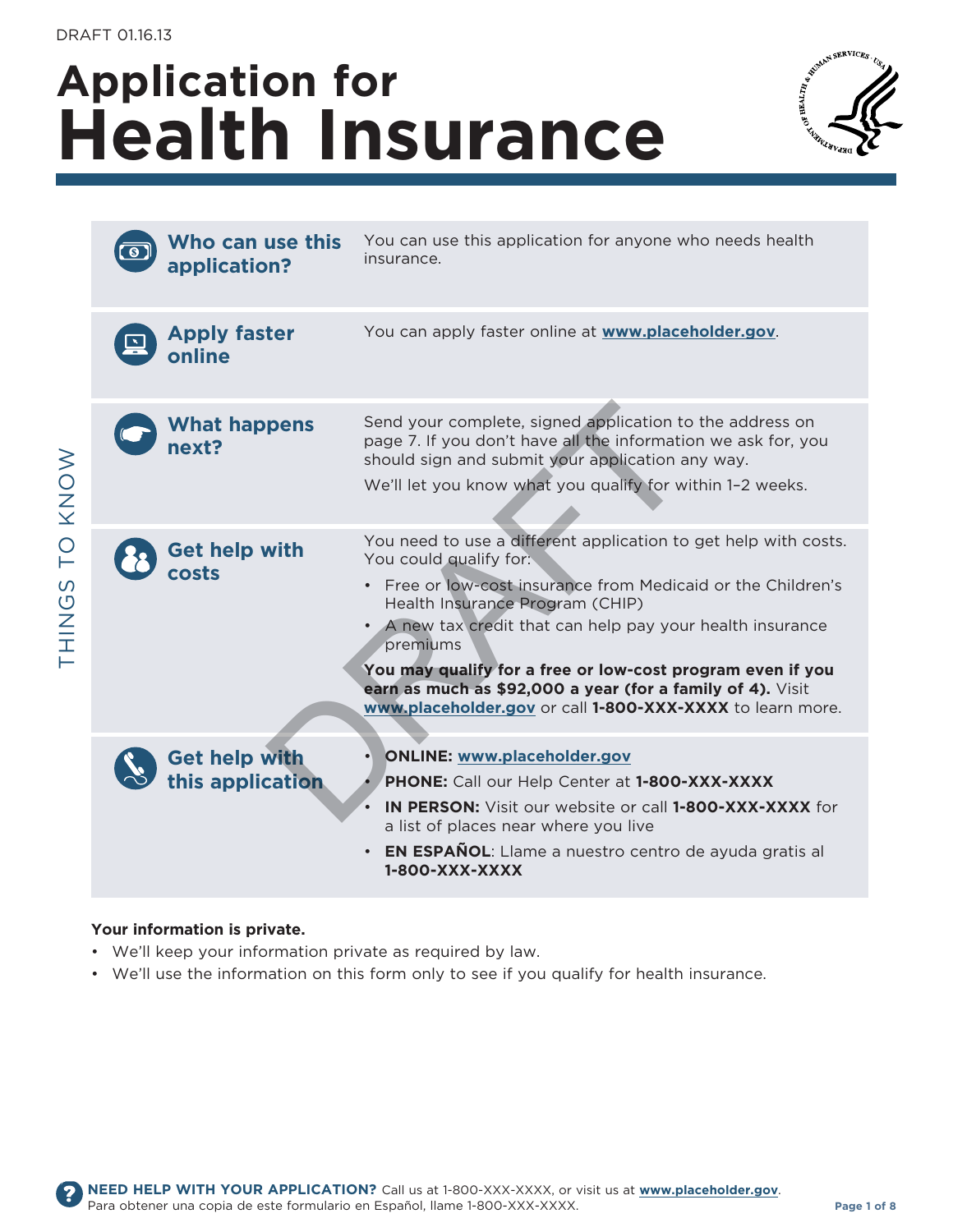#### **Tell us about yourself.**

First Name, Middle Name, Last Name & Suffix

We will need to contact an adult member of the family.

| Home Address                                                      |                                                                                                                                                                                                   |                                     |                                          | Apartment Number                |  |
|-------------------------------------------------------------------|---------------------------------------------------------------------------------------------------------------------------------------------------------------------------------------------------|-------------------------------------|------------------------------------------|---------------------------------|--|
|                                                                   |                                                                                                                                                                                                   |                                     |                                          |                                 |  |
| City                                                              |                                                                                                                                                                                                   | <b>State</b>                        | Zip Code                                 | County                          |  |
|                                                                   | Mailing Address (if different from home address)                                                                                                                                                  |                                     |                                          | Apartment Number                |  |
| City                                                              |                                                                                                                                                                                                   | State                               | Zip Code                                 | County                          |  |
|                                                                   | $\Box$ Check here if you don't have a home address. You still need to give a mailing address.                                                                                                     |                                     |                                          |                                 |  |
| Phone Number                                                      |                                                                                                                                                                                                   | Other Phone Number                  |                                          |                                 |  |
|                                                                   |                                                                                                                                                                                                   |                                     |                                          |                                 |  |
|                                                                   | I would like to get information about this application by:                                                                                                                                        |                                     |                                          |                                 |  |
| <b>Email:</b> $\Box$ Yes $\Box$ No                                | Email Address: __                                                                                                                                                                                 |                                     |                                          |                                 |  |
|                                                                   |                                                                                                                                                                                                   |                                     |                                          |                                 |  |
| Text:                                                             |                                                                                                                                                                                                   |                                     |                                          |                                 |  |
| Preferred Language Spoken (if not English)                        |                                                                                                                                                                                                   |                                     | Preferred Language Read (if not English) |                                 |  |
|                                                                   |                                                                                                                                                                                                   |                                     |                                          |                                 |  |
|                                                                   | We need Social Security Numbers (SSNs) for who has one. We use SSNs to check identity and other information. If<br>someone doesn't have an SSN, call 1-800-XXX-XXXX or visit www.placeholder.gov. |                                     |                                          |                                 |  |
| Social Security Number                                            |                                                                                                                                                                                                   | Sex <sup>1</sup><br>□ Male □ Female | Date of birth (month/date/year)          |                                 |  |
| U.S. citizen or                                                   | If not a U.S. citizen or national, do they have eligible immigration status? $\square$ Yes                                                                                                        |                                     |                                          |                                 |  |
| national?                                                         | Go to page 8 for a list of eligible immigration statuses and add the information below.                                                                                                           |                                     |                                          |                                 |  |
| Yes   No<br>Document Type:<br>____________ ID Number: ___________ |                                                                                                                                                                                                   |                                     |                                          |                                 |  |
|                                                                   | If Hispanic/Latino, ethnicity (OPTIONAL—check all that apply)<br>□ Mexican □ Mexican American □ Chicano/a □ Puerto Rican □ Cuban                                                                  |                                     | Other                                    |                                 |  |
| Race (OPTIONAL-check all that apply)                              |                                                                                                                                                                                                   |                                     |                                          |                                 |  |
| White                                                             | American Indian or                                                                                                                                                                                | Filipino                            | Vietnamese                               | Guamanian or Chamorro           |  |
| Black or African                                                  | Alaska Native                                                                                                                                                                                     | Japanese                            | Other Asian                              | Samoan                          |  |
| American                                                          | Asian Indian<br>Chinese                                                                                                                                                                           | Korean                              | Native Hawaiian                          | Other Pacific Islander<br>Other |  |
|                                                                   |                                                                                                                                                                                                   |                                     |                                          |                                 |  |

#### **nOW, tell us who else needs insurance.**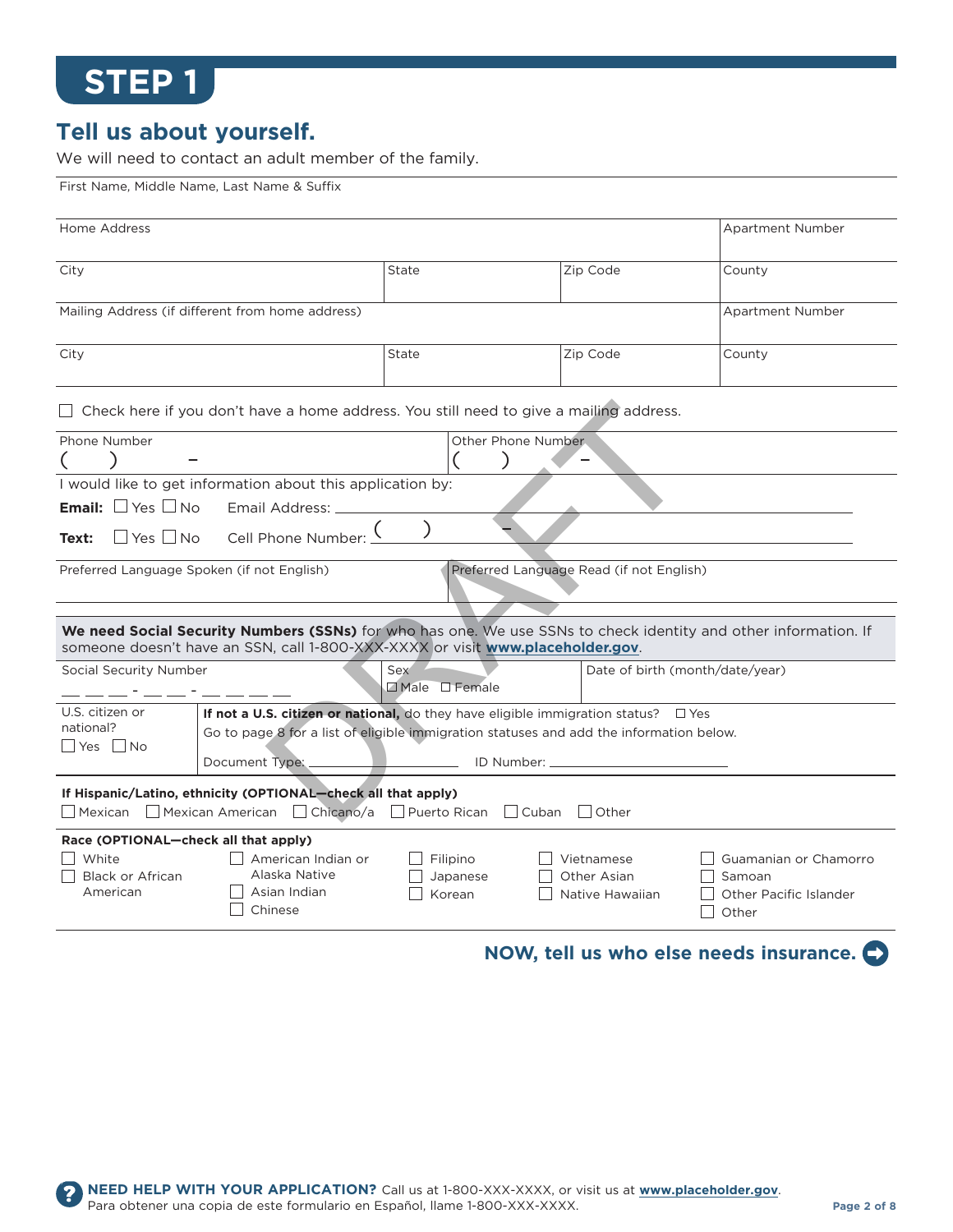$\mathbf{?}$ 

### **Tell us about anyone who needs insurance.**

Attach additional sheets of paper if you need to.

### **sTeP 2: PersOn 1**

| First Name, Middle Name, Last Name & Suffix                                                                              |                                                                |                                                                                                                                                                                       |                                |                                                  |                 |        | Relationship to you?                                               |
|--------------------------------------------------------------------------------------------------------------------------|----------------------------------------------------------------|---------------------------------------------------------------------------------------------------------------------------------------------------------------------------------------|--------------------------------|--------------------------------------------------|-----------------|--------|--------------------------------------------------------------------|
| Social Security Number                                                                                                   |                                                                | Date of birth (month/day/year)                                                                                                                                                        |                                | Sex                                              |                 |        |                                                                    |
| <u> 1999 - Paris III, primeira politik (m. 1958)</u>                                                                     |                                                                |                                                                                                                                                                                       |                                |                                                  | Male            | Female |                                                                    |
| Does this PERSON 1 live at the same address as you? $\Box$ Yes $\Box$ No                                                 |                                                                |                                                                                                                                                                                       |                                |                                                  |                 |        |                                                                    |
| <b>If no,</b> list address: _                                                                                            |                                                                |                                                                                                                                                                                       |                                |                                                  |                 |        |                                                                    |
| U.S. citizen or<br>national?                                                                                             |                                                                | If not a U.S. citizen or national, do they have eligible immigration status? $\square$ Yes<br>Go to page 8 for a list of eligible immigration statuses and add the information below. |                                |                                                  |                 |        |                                                                    |
| Yes   No                                                                                                                 |                                                                | Document Type: ________________________________ ID Number: __                                                                                                                         |                                |                                                  |                 |        |                                                                    |
| If Hispanic/Latino, ethnicity (OPTIONAL-check all that apply)<br>□ Mexican □ Mexican American □ Chicano/a □ Puerto Rican |                                                                |                                                                                                                                                                                       |                                | Cuban Other                                      |                 |        |                                                                    |
| Race (OPTIONAL-check all that apply)                                                                                     |                                                                |                                                                                                                                                                                       |                                |                                                  |                 |        |                                                                    |
| White<br><b>Black or African</b><br>American                                                                             | American Indian or<br>Alaska Native<br>Asian Indian<br>Chinese |                                                                                                                                                                                       | Filipino<br>Japanese<br>Korean | Vietnamese<br>Other Asian<br>    Native Hawaiian |                 |        | Guamanian or Chamorro<br>Samoan<br>Other Pacific Islander<br>Other |
|                                                                                                                          |                                                                |                                                                                                                                                                                       |                                |                                                  |                 |        |                                                                    |
| <b>STEP 2: PERSON 2</b>                                                                                                  |                                                                |                                                                                                                                                                                       |                                |                                                  |                 |        |                                                                    |
| First Name, Middle Name, Last Name & Suffix                                                                              |                                                                |                                                                                                                                                                                       |                                |                                                  |                 |        | Relationship to you?                                               |
| Social Security Number                                                                                                   |                                                                | Date of birth (month/day/year)                                                                                                                                                        |                                | Sex                                              |                 |        |                                                                    |
|                                                                                                                          |                                                                |                                                                                                                                                                                       |                                |                                                  | SMale           | Female |                                                                    |
| Does this PERSON 2 live at the same address as you? $\Box$ Yes $\Box$ No                                                 |                                                                |                                                                                                                                                                                       |                                |                                                  |                 |        |                                                                    |
| <b>If no,</b> list address: _                                                                                            |                                                                |                                                                                                                                                                                       |                                |                                                  |                 |        |                                                                    |
| U.S. citizen or<br>national?                                                                                             |                                                                | If not a U.S. citizen or national, do they have eligible immigration status? $\square$ Yes<br>Go to page 8 for a list of eligible immigration statuses and add the information below. |                                |                                                  |                 |        |                                                                    |
| Yes   No                                                                                                                 | Document Type: _<br>_______________ ID Number: __              |                                                                                                                                                                                       |                                |                                                  |                 |        |                                                                    |
| If Hispanic/Latino, ethnicity (OPTIONAL–check all that apply)                                                            |                                                                |                                                                                                                                                                                       |                                |                                                  |                 |        |                                                                    |
| Mexican                                                                                                                  | $\Box$ Mexican American $\Box$ Chicano/a                       | Puerto Rican                                                                                                                                                                          |                                | Cuban<br>  Other                                 |                 |        |                                                                    |
| Race (OPTIONAL-check all that apply)<br>  White<br><b>Black or African</b><br>American                                   | American Indian or<br>Alaska Native<br>Asian Indian<br>Chinese | $\Box$ Filipino                                                                                                                                                                       | Japanese<br>Korean             | Vietnamese<br>Other Asian                        | Native Hawaiian |        | Guamanian or Chamorro<br>Samoan<br>Other Pacific Islander<br>Other |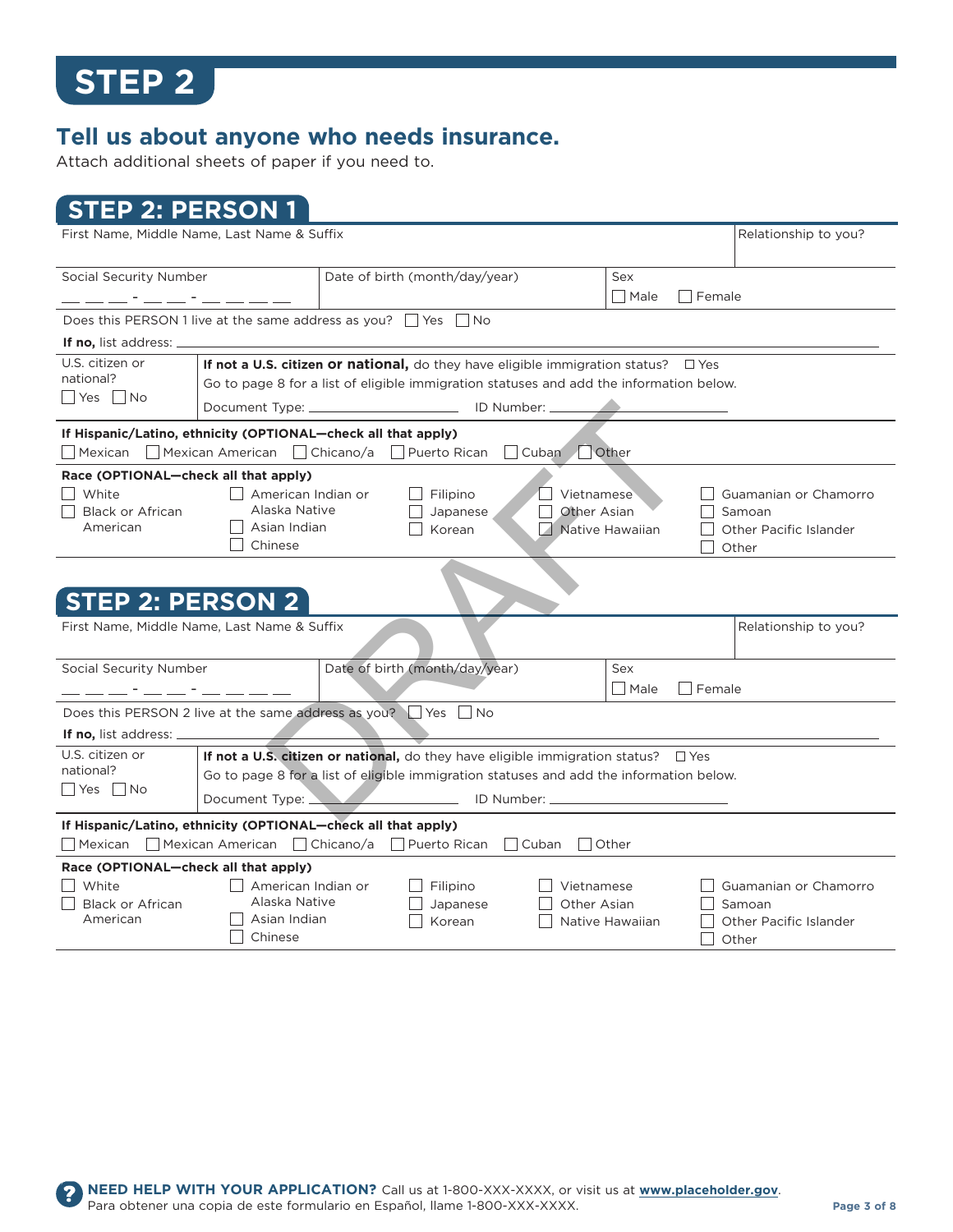### **sTeP 2: PersOn 3**

First Name, Middle Name, Last Name & Suffix **All and Superinations and Superiname Control** Relationship to you?

| Social Security Number                                                       |                                                                                                        | Date of birth (month/day/year) |                                |                    | Sex                      |            |                        |
|------------------------------------------------------------------------------|--------------------------------------------------------------------------------------------------------|--------------------------------|--------------------------------|--------------------|--------------------------|------------|------------------------|
|                                                                              |                                                                                                        |                                |                                |                    | $\square$ Male<br>Female |            |                        |
|                                                                              | Does this PERSON 3 live at the same address as you? $\Box$ Yes $\Box$ No                               |                                |                                |                    |                          |            |                        |
| If no, list address: _                                                       |                                                                                                        |                                |                                |                    |                          |            |                        |
| U.S. citizen or                                                              | If not a U.S. citizen or national, do they have eligible immigration status? $\Box$ Yes                |                                |                                |                    |                          |            |                        |
| national?                                                                    | Go to page 8 for a list of eligible immigration statuses and add the information below.                |                                |                                |                    |                          |            |                        |
| Yes No                                                                       | Document Type: ______________________________ ID Number: ____________                                  |                                |                                |                    |                          |            |                        |
|                                                                              |                                                                                                        |                                |                                |                    |                          |            |                        |
| If Hispanic/Latino, ethnicity (OPTIONAL-check all that apply)<br>    Mexican | □ Mexican American □ Chicano/a □ Puerto Rican                                                          |                                |                                | Cuban<br>    Other |                          |            |                        |
|                                                                              |                                                                                                        |                                |                                |                    |                          |            |                        |
| Race (OPTIONAL-check all that apply)<br>White                                | American Indian or                                                                                     |                                | Filipino                       | Vietnamese         |                          |            | Guamanian or Chamorro  |
| <b>Black or African</b>                                                      | Alaska Native                                                                                          |                                | Japanese                       | Other Asian        |                          |            | Samoan                 |
| American                                                                     | Asian Indian                                                                                           |                                | Korean                         |                    | Native Hawaiian          |            | Other Pacific Islander |
|                                                                              | Chinese                                                                                                |                                |                                |                    |                          |            | Other                  |
|                                                                              |                                                                                                        |                                |                                |                    |                          |            |                        |
| <b>STEP 2: PERSON 4</b>                                                      |                                                                                                        |                                |                                |                    |                          |            |                        |
| First Name, Middle Name, Last Name & Suffix                                  |                                                                                                        |                                |                                |                    |                          |            | Relationship to you?   |
|                                                                              |                                                                                                        |                                |                                |                    |                          |            |                        |
| Social Security Number                                                       |                                                                                                        | Date of birth (month/day/year) |                                |                    | Sex                      |            |                        |
|                                                                              | <u> 2000 - Andrea Andrea III (m. 1876)</u>                                                             |                                |                                |                    | Male                     | Female     |                        |
| Does this PERSON 4 live at the same address as you? Ves No                   |                                                                                                        |                                |                                |                    |                          |            |                        |
|                                                                              |                                                                                                        |                                |                                |                    |                          |            |                        |
| <b>If no,</b> list address: _                                                |                                                                                                        |                                |                                |                    |                          |            |                        |
| U.S. citizen or<br>national?                                                 | If not a U.S. citizen or national, do they have eligible immigration status? $\square$ Yes             |                                |                                |                    |                          |            |                        |
| Yes   No                                                                     | Go to page 8 for a list of eligible immigration statuses and add the information below.                |                                |                                |                    |                          |            |                        |
|                                                                              | Document Type: _______                                                                                 |                                | ID Number: _                   |                    |                          |            |                        |
| If Hispanic/Latino, ethnicity (OPTIONAL-check all that apply)                |                                                                                                        |                                |                                |                    |                          |            |                        |
| Mexican                                                                      | Mexican American   Chicano/a   Puerto Rican                                                            |                                | Cuban                          | $\Box$ Other       |                          |            |                        |
| Race (OPTIONAL-check all that apply)                                         |                                                                                                        |                                |                                |                    |                          |            |                        |
| White                                                                        | American Indian or                                                                                     |                                | $\blacktriangleright$ Filipino | Vietnamese         |                          |            | Guamanian or Chamorro  |
| <b>Black or African</b>                                                      | Alaska Native                                                                                          |                                | Japanese                       | Other Asian        |                          |            | Samoan                 |
| American                                                                     | Asian Indian                                                                                           |                                | Korean                         |                    | Native Hawaiian          |            | Other Pacific Islander |
|                                                                              | Chinese                                                                                                |                                |                                |                    |                          |            | Other                  |
|                                                                              |                                                                                                        |                                |                                |                    |                          |            |                        |
| <b>STEP 2: PERSON 5</b>                                                      |                                                                                                        |                                |                                |                    |                          |            |                        |
| First Name, Middle Name, Last Name & Suffix                                  |                                                                                                        |                                |                                |                    |                          |            | Relationship to you?   |
|                                                                              |                                                                                                        |                                |                                |                    |                          |            |                        |
| Social Security Number                                                       |                                                                                                        | Date of birth (month/day/year) |                                |                    | Sex                      |            |                        |
|                                                                              |                                                                                                        |                                |                                |                    | $\Box$ Male              | Female     |                        |
| Does this PERSON 5 live at the same address as you? $\Box$ Yes $\Box$ No     |                                                                                                        |                                |                                |                    |                          |            |                        |
| <b>If no,</b> list address: _                                                |                                                                                                        |                                |                                |                    |                          |            |                        |
| U.S. citizen or                                                              | If not a U.S. citizen or national, do they have eligible immigration status?                           |                                |                                |                    |                          | $\Box$ Yes |                        |
| national?                                                                    | Go to page 8 for a list of eligible immigration statuses and add the information below.                |                                |                                |                    |                          |            |                        |
| Yes No                                                                       | Document Type: _                                                                                       |                                | ID Number: _                   |                    |                          |            |                        |
|                                                                              |                                                                                                        |                                |                                |                    |                          |            |                        |
| If Hispanic/Latino, ethnicity (OPTIONAL-check all that apply)<br>    Mexican | Mexican American     Chicano/a                                                                         |                                | Puerto Rican                   | Cuban<br>  Other   |                          |            |                        |
|                                                                              |                                                                                                        |                                |                                |                    |                          |            |                        |
| Race (OPTIONAL-check all that apply)<br>White                                | American Indian or                                                                                     |                                | Filipino                       | Vietnamese         |                          |            | Guamanian or Chamorro  |
| <b>Black or African</b>                                                      | Alaska Native                                                                                          |                                | Japanese                       | Other Asian        |                          |            | Samoan                 |
| American                                                                     | Asian Indian                                                                                           |                                | Korean                         |                    | Native Hawaiian          |            | Other Pacific Islander |
|                                                                              | Chinese                                                                                                |                                |                                |                    |                          |            | Other                  |
|                                                                              | <b>NEED HELP WITH YOUR APPLICATION?</b> Call us at 1-800-XXX-XXXX, or visit us at www.placeholder.gov. |                                |                                |                    |                          |            |                        |
| ?                                                                            | Para obtener una copia de este formulario en Español, llame 1-800-XXX-XXXX.                            |                                |                                |                    |                          |            | Page 4 of 8            |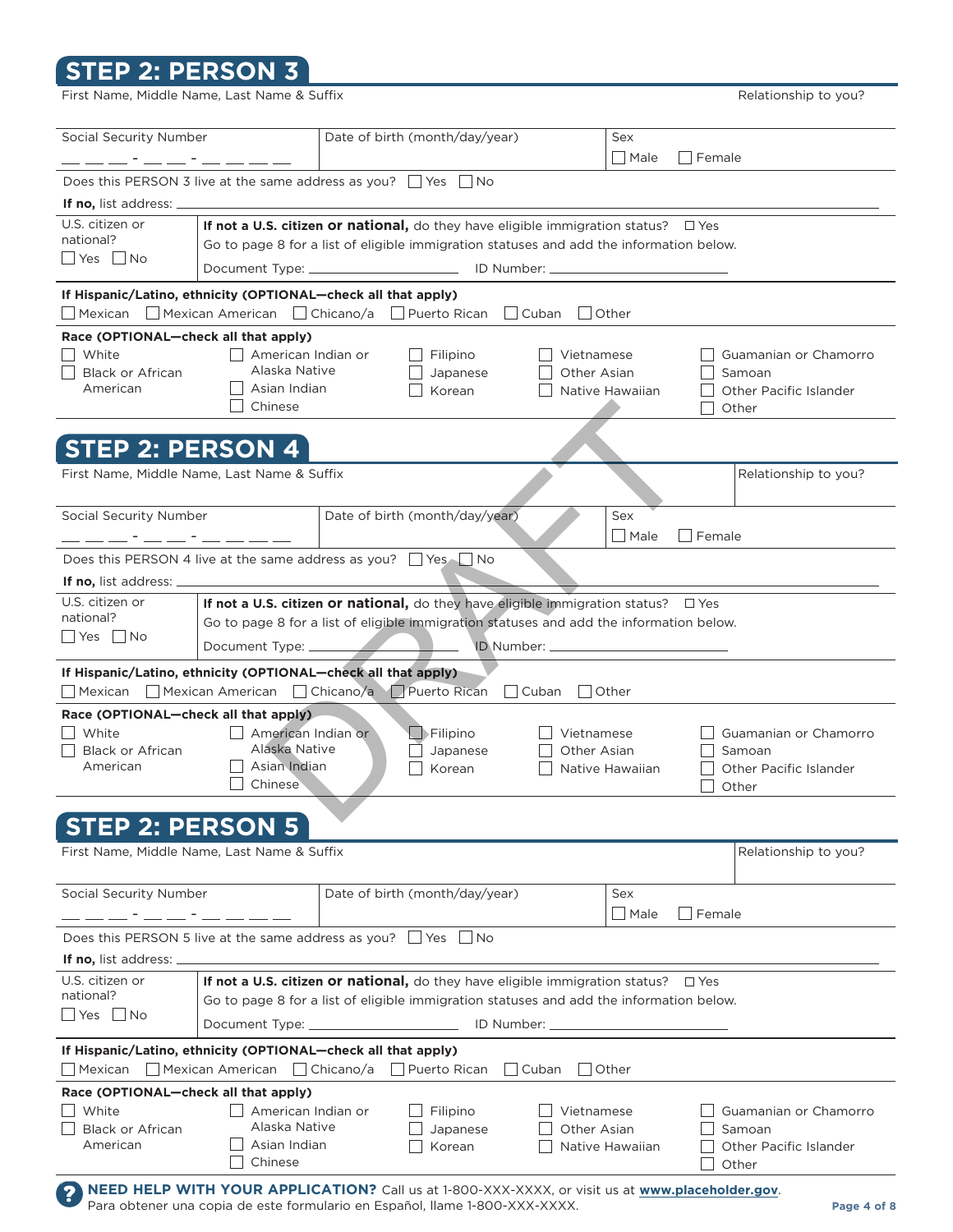### **is anyone in your family American indian or Alaska native (Ai/An)?**

 $\Box$  **No, nobody in my family is American Indian or Alaska Native. If no, skip to Step 4.** 

#### **Yes. if yes, continue.**

American Indians and Alaska Natives who enroll in Medicaid, the Children's Health Insurance Program (CHIP), and the Marketplace can also get services from the Indian Health Services, tribal health programs, or urban Indian health programs.

If you or your family members are American Indian or Alaska Native, you may not have to pay cost sharing and may get special monthly enrollment periods. We are asking you to answer the following questions to make sure you and your family get the most help possible.

**nOTe:** If you need more space please attach another piece of paper

|                                         | <b>AI/AN PERSON 1</b> |        | <b>AI/AN PERSON 2</b> |        | <b>AI/AN PERSON 3</b> |        |
|-----------------------------------------|-----------------------|--------|-----------------------|--------|-----------------------|--------|
|                                         | First                 | Middle | First                 | Middle | First                 | Middle |
| Name                                    |                       |        |                       |        |                       |        |
| (First Name, Middle Name, Last Name)    | Last                  |        | Last                  |        | ∟ast                  |        |
|                                         |                       |        |                       |        |                       |        |
| Member of a federally recognized tribe? | Yes                   |        | Yes                   |        | Yes                   |        |
| If yes, give the name of the tribe.     | <b>No</b>             |        | <b>No</b>             |        | No                    |        |

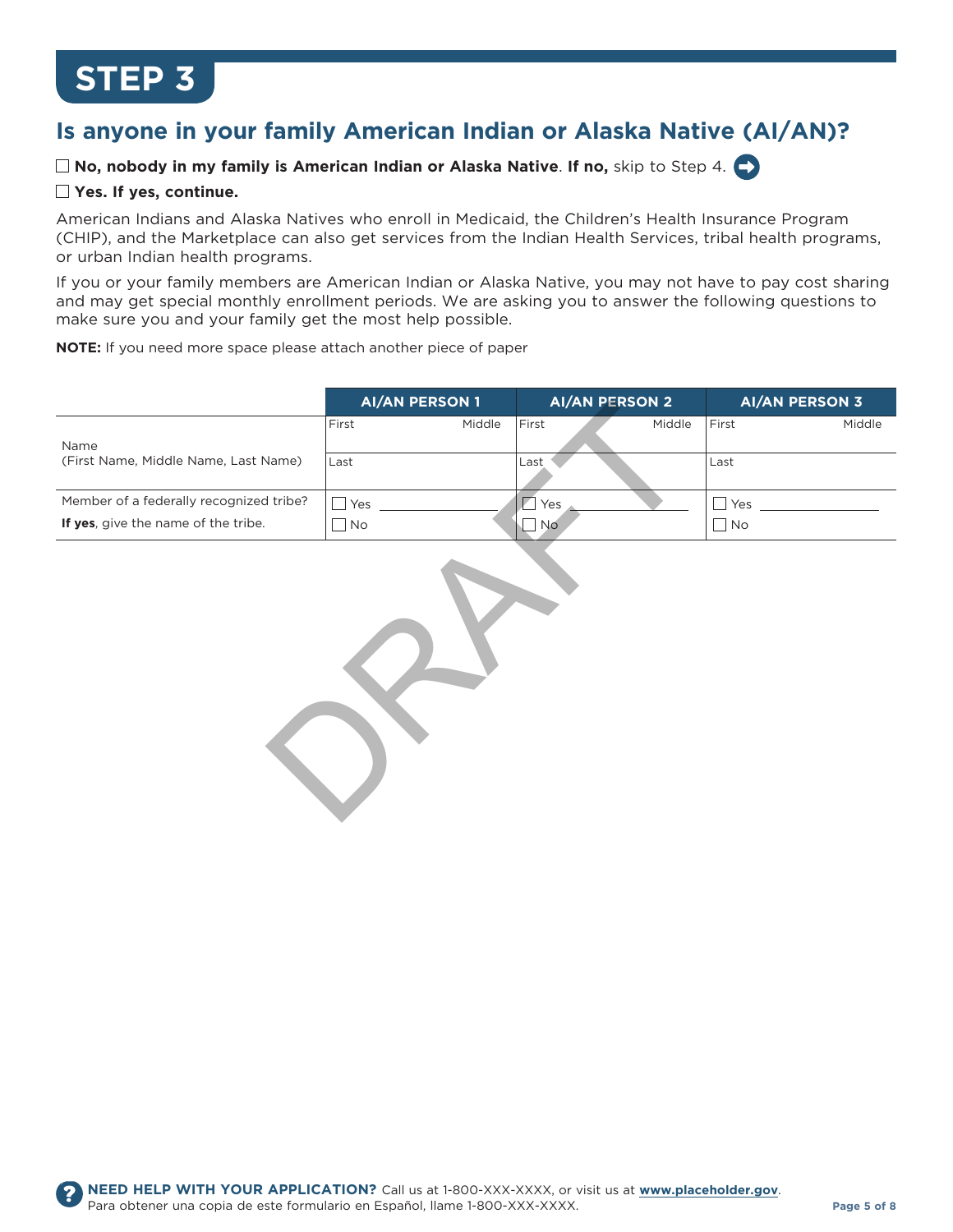#### **Please read and sign this application.**

- I have provided true and correct answers to all the questions on this form to the best of my knowledge. I know that there may be a penalty if I'm not truthful.
- I know that my information on this form will only be used to determine eligibility for health insurance and will be kept private as required by law. I know that I must tell the Health Insurance Marketplace if anything changes (and is different than) what I wrote on this application. I can call **1-800-XXX-XXXX** or visit **www.placeholder.gov** to report any changes.
- I know that under federal law, discrimination isn't permitted on the basis of race, color, national origin, sex or disability. I can file a complaint of discrimination by visiting **www.hhs.gov/ocr/office/file**.
- I can confirm that no one applying for health insurance on this application is incarcerated (detained or jailed).
- • � I understand that the Health Insurance Marketplace will conduct periodic data checks on the information I've provided here throughout the coverage year and at renewal time to determine whether I remain eligible to be enrolled in a Qualified Health Plan through the Exchange.
- If I think the Health Insurance Marketplace has made a mistake, I can appeal its decision. To appeal means to tell someone at the Health Insurance Marketplace that I think the action is wrong, and ask for a fair review of the action. I know that I can find out how to appeal by (State description of process, including phone number). I know that I can be represented in the process by someone other than myself. My eligibility and other important information will be explained to me. I understand that a change in my information could affect the eligibility for member(s) of my household. a Qualified Health Plan through the Exchange.<br>
The Marketplace has made a mistake, I can appeal its<br>
the Health Insurance Marketplace that I think the act<br>
the Health Insurance Marketplace that I think the act<br>
the Health

#### **sign this application.**

| Signature | Date (month/day/year) |
|-----------|-----------------------|
| Signature | Date (month/day/year) |

#### **Congratulations, you're done! What happens next?**

We'll contact you in 1-2 weeks and let you know how to take the next steps, like joining a health plan.

**Filling out this application doesn't obligate you to buy health insurance.**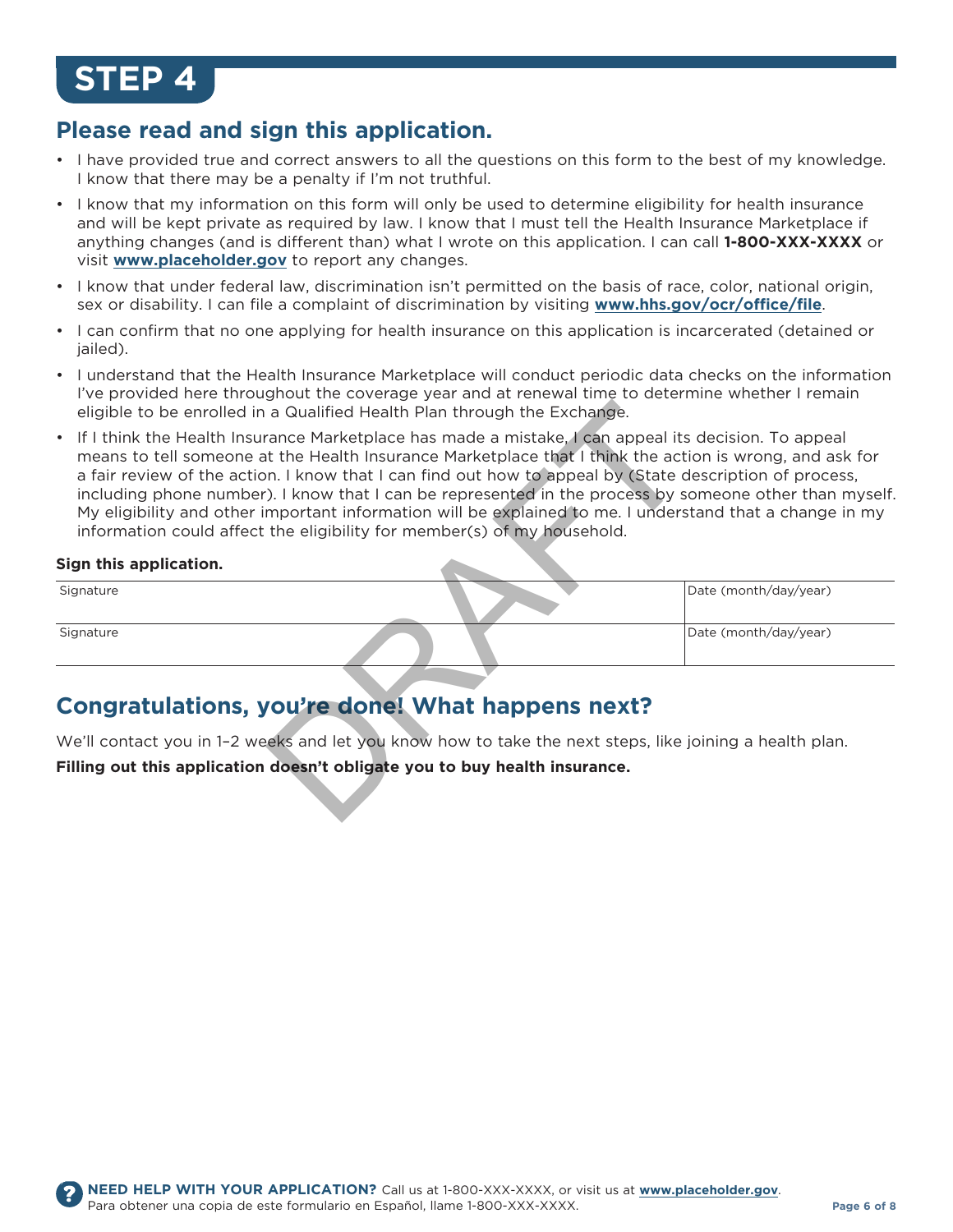#### **You can choose an authorized representative.**

You can give a trusted friend or partner permission to talk about this application with us, see your information and act for you on matters related to this application. this person is called an "authorized representative."

#### **Do you want to name someone as your authorized representative?**

| $\Box$ Yes $\Box$ No-Skip to Step 5 |  |
|-------------------------------------|--|
|                                     |  |

| Name of Authorized Representative |  |  |
|-----------------------------------|--|--|
|                                   |  |  |
|                                   |  |  |
|                                   |  |  |
|                                   |  |  |

| Address                                                                                                         | Apartment Number                                                                                                                                                                                                                                                                                                                                                                                                                                                       |  |
|-----------------------------------------------------------------------------------------------------------------|------------------------------------------------------------------------------------------------------------------------------------------------------------------------------------------------------------------------------------------------------------------------------------------------------------------------------------------------------------------------------------------------------------------------------------------------------------------------|--|
| City                                                                                                            | Zip Code<br>State                                                                                                                                                                                                                                                                                                                                                                                                                                                      |  |
| Phone Number                                                                                                    |                                                                                                                                                                                                                                                                                                                                                                                                                                                                        |  |
| -                                                                                                               |                                                                                                                                                                                                                                                                                                                                                                                                                                                                        |  |
| the contract of the contract of the contract of the contract of the contract of the contract of the contract of | $\mathbf{r}$ , and the contract of the contract of the contract of the contract of the contract of the contract of the contract of the contract of the contract of the contract of the contract of the contract of the contract o<br>$\mathbf{r}$ , and the contract of the contract of the contract of the contract of the contract of the contract of the contract of the contract of the contract of the contract of the contract of the contract of the contract o |  |

By signing, you allow this person to sign your application, to get official information about this application, and to act for you on all future matters with this agency.

Your Signature Date of the United States of the United States of the United States of the United States of the United States of the United States of the United States of the United States of the United States of the United

### **For certified application counselors and navigators only.**

Complete this section if you're a certified application counselor or navigator filling out this application for somebody else. son to sign your application, to get official information about<br>with this agency.<br>Cation counselors and navigators on<br>u're a certified application counselor or havigator filling<br>me, Last Name & Suffix

Application Start Date

Counselor First Name, Middle Name, Last Name & Suffix

Organization Name **ID Number (if applicable)** 

# **sTeP 5**

#### **Mail completed application.**

Mail your signed application to:

#### **health insurance Marketplace 1005 XYZ Drive Washington, DC 20005**

#### **PrA Disclosure statement**

According to the Paperwork Reduction Act of 1995, no persons are required to respond to a collection of information unless it displays a valid oMB control number. the valid oMB control number for this information collection is 0938-XXXX. the time required to complete this information collection is estimated to average [Insert time (hours or minutes)] per response, including the time to review instructions, search existing data resources, gather the data needed, and complete and review the information collection. If you have comments concerning the accuracy of the time estimate(s) or suggestions for improving this form, please write to: CMS, 7500 Security Boulevard, Attn: PRA Reports Clearance officer, Mail Stop C4-26-05, Baltimore, Maryland 21244-1850.

**NEED HELP WITH YOUR APPLICATION?** Call us at 1-800-XXX-XXXX, or visit us at **www.placeholder.gov**. Para obtener una copia de este formulario en Español, llame 1-800-XXX-XXXX. **Page 7 of 8**